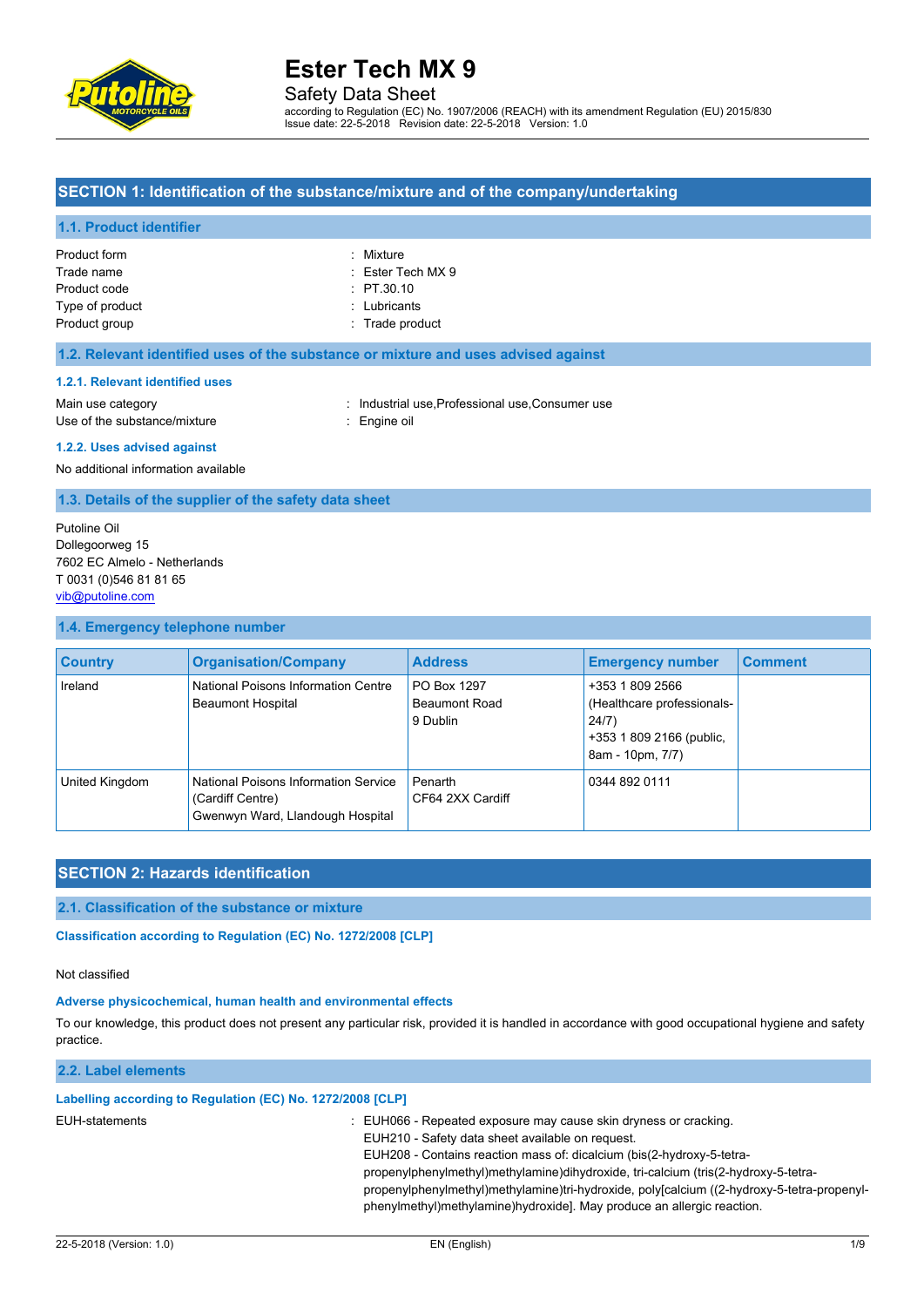# Safety Data Sheet

according to Regulation (EC) No. 1907/2006 (REACH) with its amendment Regulation (EU) 2015/830

### **2.3. Other hazards**

#### No additional information available

### **SECTION 3: Composition/information on ingredients**

#### **3.1. Substances**

#### Not applicable

#### **3.2. Mixtures**

Comments : Highly refined mineral oils and additives.

| <b>Name</b>                                                                                                                                                                                                                                                                           | <b>Product identifier</b>                                                          | $\frac{9}{6}$ | <b>Classification according to</b><br><b>Regulation (EC) No.</b><br>1272/2008 [CLP] |
|---------------------------------------------------------------------------------------------------------------------------------------------------------------------------------------------------------------------------------------------------------------------------------------|------------------------------------------------------------------------------------|---------------|-------------------------------------------------------------------------------------|
| Hydrocarbons, C11-C14, n-alkanes, isoalkanes,<br>cyclics, < 2% aromatics                                                                                                                                                                                                              | (EC-No.) 926-141-6<br>(REACH-no) 01-2119456620-43                                  | $25 - 50$     | Asp. Tox. 1, H304                                                                   |
| Amines, polyethylenepoly-, reaction products with<br>succinic anhydride polyisobutenyl derivatives                                                                                                                                                                                    | (CAS-No.) 84605-20-9<br>(EC-No.) 617-593-2                                         | $2.5 - 10$    | Aquatic Chronic 4, H413                                                             |
| reaction mass of: dicalcium (bis(2-hydroxy-5-tetra-<br>propenylphenylmethyl)methylamine)dihydroxide, tri-<br>calcium (tris(2-hydroxy-5-tetra-<br>propenylphenylmethyl)methylamine)tri-hydroxide,<br>poly[calcium ((2-hydroxy-5-tetra-propenyl-<br>phenylmethyl)methylamine)hydroxide] | (EC-No.) 420-470-4<br>(EC Index-No.) 020-003-00-0<br>(REACH-no) 01-0000016710-0001 | $0.1 - 2.5$   | Skin Irrit. 2, H315<br>Eye Irrit. 2, H319<br>Skin Sens. 1, H317                     |

Comments : The highly refined mineral oil contains <3% (w/w) DMSOextract, according to IP346.

Full text of H-statements: see section 16

| <b>SECTION 4: First aid measures</b>                                                                                                                                                     |                                                                                                                                                                                                                                                                                                                   |
|------------------------------------------------------------------------------------------------------------------------------------------------------------------------------------------|-------------------------------------------------------------------------------------------------------------------------------------------------------------------------------------------------------------------------------------------------------------------------------------------------------------------|
|                                                                                                                                                                                          |                                                                                                                                                                                                                                                                                                                   |
| 4.1. Description of first aid measures                                                                                                                                                   |                                                                                                                                                                                                                                                                                                                   |
| First-aid measures general<br>First-aid measures after inhalation<br>First-aid measures after skin contact<br>First-aid measures after eye contact<br>First-aid measures after ingestion | : If you feel unwell, seek medical advice (show the label where possible).<br>: Remove person to fresh air and keep comfortable for breathing.<br>: Wash skin with plenty of water.<br>: Rinse eyes with water as a precaution.<br>: Call a poison center or a doctor if you feel unwell. Do not induce vomiting. |
| 4.2. Most important symptoms and effects, both acute and delayed                                                                                                                         |                                                                                                                                                                                                                                                                                                                   |
| Symptoms/effects<br>Symptoms/effects after skin contact<br>Symptoms/effects after ingestion                                                                                              | No additional information available. Not expected to present a significant hazard under<br>anticipated conditions of normal use.<br>: Repeated exposure may cause skin dryness or cracking.<br>: May result in aspiration into the lungs, causing chemical pneumonia.                                             |
|                                                                                                                                                                                          |                                                                                                                                                                                                                                                                                                                   |

### **4.3. Indication of any immediate medical attention and special treatment needed**

Treat symptomatically.

| <b>SECTION 5: Firefighting measures</b>                        |                                                                                        |
|----------------------------------------------------------------|----------------------------------------------------------------------------------------|
| 5.1. Extinguishing media                                       |                                                                                        |
| Suitable extinguishing media<br>Unsuitable extinguishing media | : Water spray. Dry powder. Foam. Carbon dioxide.<br>: Do not use a heavy water stream. |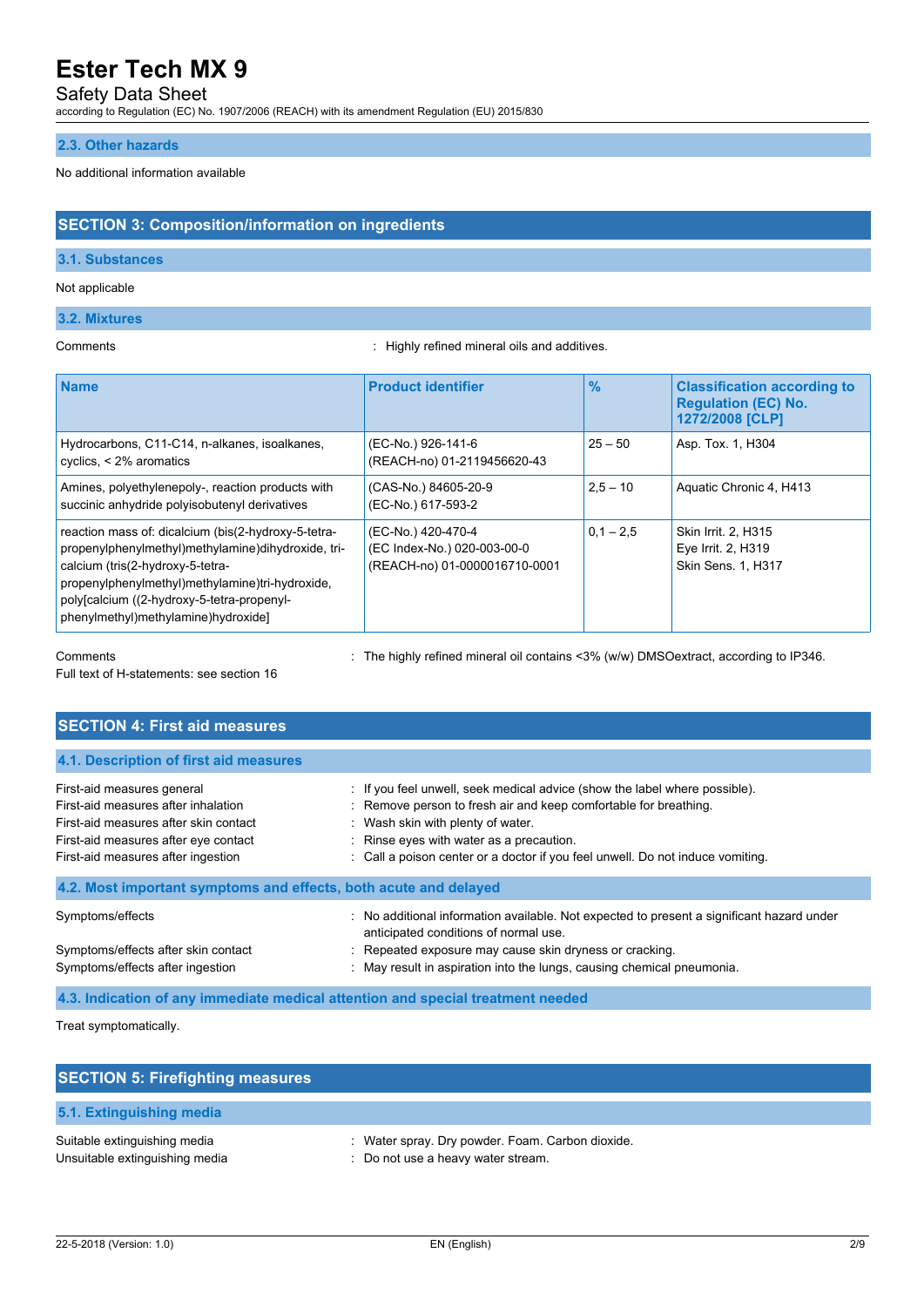### Safety Data Sheet

according to Regulation (EC) No. 1907/2006 (REACH) with its amendment Regulation (EU) 2015/830

| 5.2. Special hazards arising from the substance or mixture      |                                                                                                                                                            |  |  |
|-----------------------------------------------------------------|------------------------------------------------------------------------------------------------------------------------------------------------------------|--|--|
| Fire hazard<br>Hazardous decomposition products in case of fire | : Combustible liquid.<br>: Toxic fumes may be released. Incomplete combustion releases dangerous carbon<br>monoxide, carbon dioxide and other toxic gases. |  |  |
| 5.3. Advice for firefighters                                    |                                                                                                                                                            |  |  |
| Protection during firefighting                                  | : Do not attempt to take action without suitable protective equipment. Self-contained<br>breathing apparatus. Complete protective clothing.                |  |  |

| <b>SECTION 6: Accidental release measures</b>                            |                                                                                                                                                                |  |
|--------------------------------------------------------------------------|----------------------------------------------------------------------------------------------------------------------------------------------------------------|--|
| 6.1. Personal precautions, protective equipment and emergency procedures |                                                                                                                                                                |  |
| 6.1.1. For non-emergency personnel                                       |                                                                                                                                                                |  |
| Emergency procedures                                                     | : Ventilate spillage area.                                                                                                                                     |  |
| 6.1.2. For emergency responders                                          |                                                                                                                                                                |  |
| Protective equipment                                                     | : Do not attempt to take action without suitable protective equipment. For further information<br>refer to section 8: "Exposure controls/personal protection". |  |
| <b>6.2. Environmental precautions</b>                                    |                                                                                                                                                                |  |
| Avoid release to the environment.                                        |                                                                                                                                                                |  |
| 6.3. Methods and material for containment and cleaning up                |                                                                                                                                                                |  |
| Methods for cleaning up<br>Other information                             | Take up liquid spill into absorbent material.<br>: Dispose of materials or solid residues at an authorized site.                                               |  |
| 6.4. Reference to other sections                                         |                                                                                                                                                                |  |

For further information refer to section 13.

| <b>SECTION 7: Handling and storage</b>                                                   |  |  |  |  |
|------------------------------------------------------------------------------------------|--|--|--|--|
|                                                                                          |  |  |  |  |
| : Wash hands and other exposed areas with mild soap and water before eating, drinking or |  |  |  |  |
|                                                                                          |  |  |  |  |
|                                                                                          |  |  |  |  |
|                                                                                          |  |  |  |  |
|                                                                                          |  |  |  |  |
| : Keep container closed when not in use. Keep in a cool, well-ventilated place away from |  |  |  |  |

No additional information available

| <b>SECTION 8: Exposure controls/personal protection</b>                                                                                                    |                                                       |  |
|------------------------------------------------------------------------------------------------------------------------------------------------------------|-------------------------------------------------------|--|
| 8.1. Control parameters                                                                                                                                    |                                                       |  |
| <b>Ester Tech MX 9</b><br><b>EU - Occupational Exposure Limits</b>                                                                                         |                                                       |  |
| Exposure limits/standards for materials that can be<br>formed when handling this product. When<br>mists/aerosols can occur the following is<br>recommended | 5 mg/m <sup>3</sup> - ACGIH TLV (inhalable fraction). |  |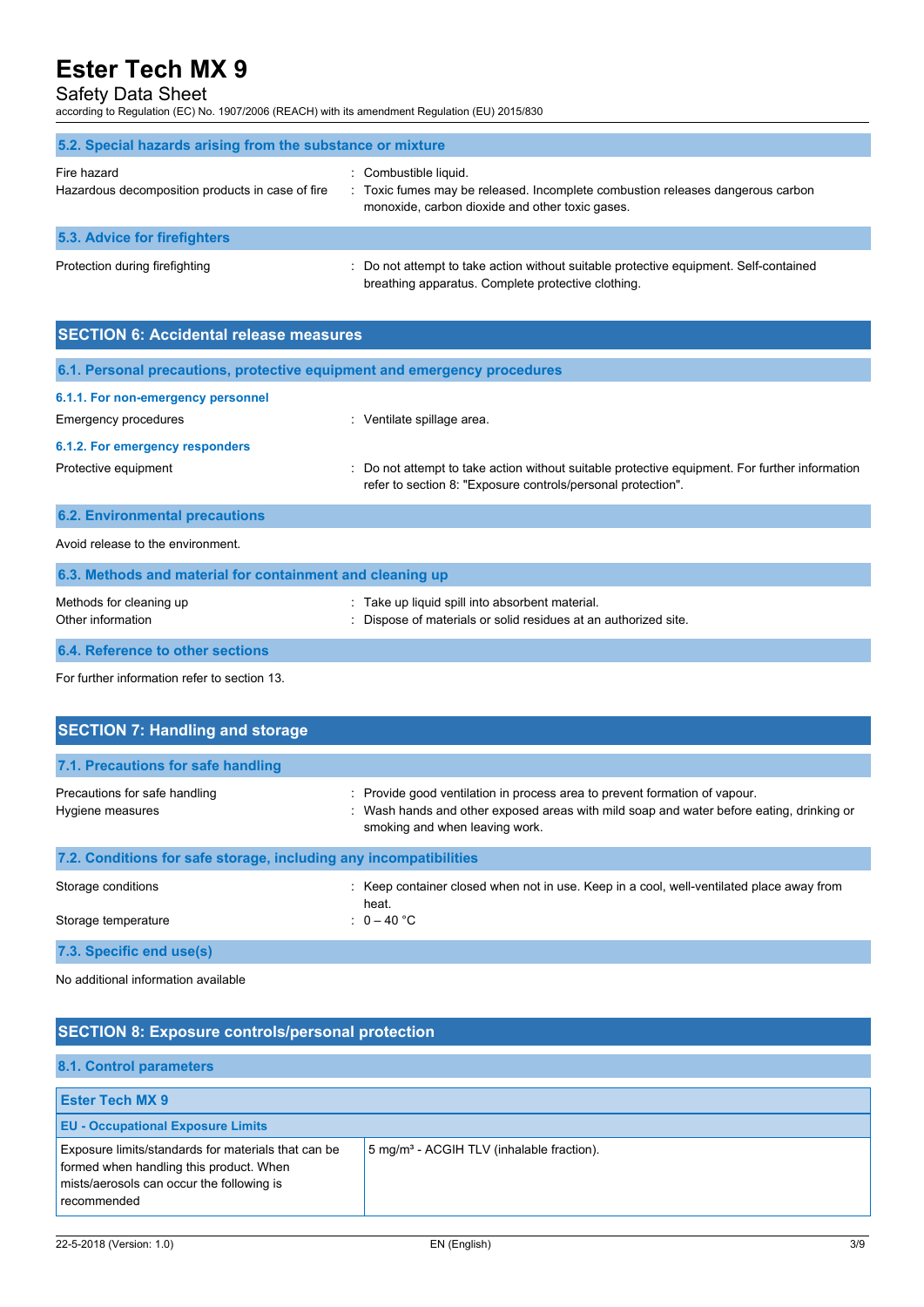# Safety Data Sheet

according to Regulation (EC) No. 1907/2006 (REACH) with its amendment Regulation (EU) 2015/830

#### **8.2. Exposure controls**

#### **Appropriate engineering controls:**

Ensure good ventilation of the work station.

# **Materials for protective clothing:** Wear suitable protective clothing

| <b>Hand protection:</b>  |                      |                        |                |                    |                   |
|--------------------------|----------------------|------------------------|----------------|--------------------|-------------------|
| <b>Protective gloves</b> |                      |                        |                |                    |                   |
| Type                     | <b>Material</b>      | Permeation             | Thickness (mm) | <b>Penetration</b> | <b>Standard</b>   |
| Reusable gloves          | Nitrile rubber (NBR) | $6$ ( $>$ 480 minutes) | $\ge 0.35$     |                    | <b>EN ISO 374</b> |

| <b>Eye protection:</b> |         |                        |                 |
|------------------------|---------|------------------------|-----------------|
| Safety glasses         |         |                        |                 |
| Type                   | Use     | <b>Characteristics</b> | <b>Standard</b> |
| Safety glasses         | Droplet | clear                  | <b>EN 166</b>   |

# **Skin and body protection:** Wear suitable protective clothing

#### **Respiratory protection:**

In case of insufficient ventilation, wear suitable respiratory equipment

#### **Personal protective equipment symbol(s):**



#### **Environmental exposure controls:** Avoid release to the environment.

### **SECTION 9: Physical and chemical properties**

# **9.1. Information on basic physical and chemical properties**

| : Liguid                                      |
|-----------------------------------------------|
| $\therefore$ Blue.                            |
| : characteristic.                             |
| : No data available                           |
| : No data available                           |
| : No data available                           |
| $:$ Not applicable                            |
| $\therefore$ -36 °C - ASTM D5950 (pour point) |
| : No data available                           |
| $: 78 °C - ASTM D93 (PM)$                     |
| : No data available                           |
| : No data available                           |
| : Not applicable                              |
| : No data available                           |
| : No data available                           |
| : No data available                           |
|                                               |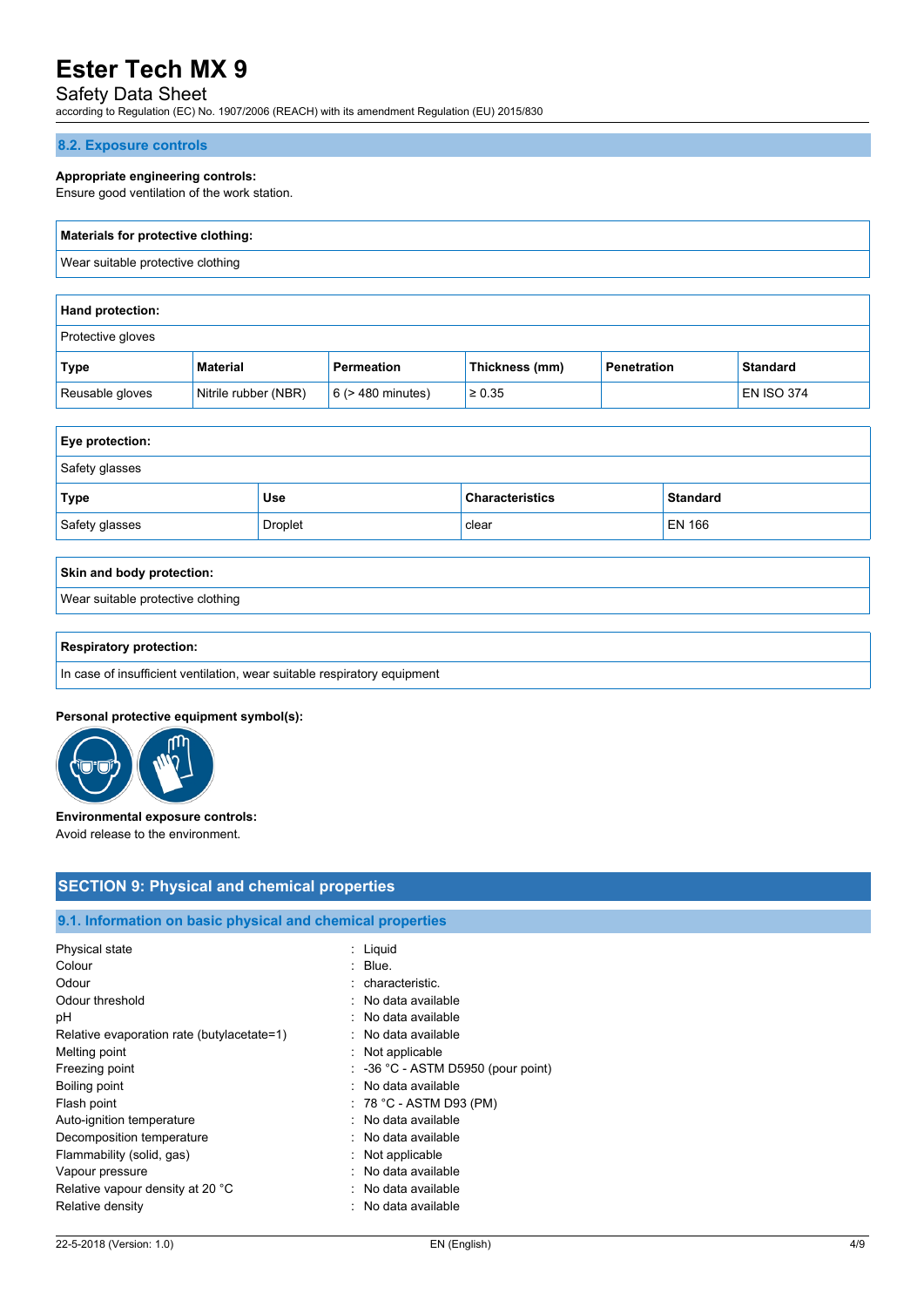# Safety Data Sheet

according to Regulation (EC) No. 1907/2006 (REACH) with its amendment Regulation (EU) 2015/830

| Density                                         | : $0,871$ kg/l (15 °C) - ASTM D4052                |
|-------------------------------------------------|----------------------------------------------------|
| Solubility                                      | Water: Practically not miscible.                   |
| Partition coefficient n-octanol/water (Log Pow) | : No data available                                |
| Viscosity, kinematic                            | : 44 mm <sup>2</sup> /s (40 °C) - ASTM D7279       |
| Viscosity, dynamic                              | : No data available                                |
| Explosive properties                            | : Presents no particular fire or explosion hazard. |
| Oxidising properties                            | : No data available                                |
| <b>Explosive limits</b>                         | : No data available                                |
| 9.2. Other information                          |                                                    |

VOC content  $\qquad \qquad : \qquad 0 \%$ 

# **SECTION 10: Stability and reactivity**

#### **10.1. Reactivity**

The product is non-reactive under normal conditions of use, storage and transport.

**10.2. Chemical stability**

Stable under normal conditions.

**10.3. Possibility of hazardous reactions**

No dangerous reactions known under normal conditions of use. Reacts violently with (strong) oxidizers.

**10.4. Conditions to avoid**

None under recommended storage and handling conditions (see section 7).

**10.5. Incompatible materials**

No additional information available

**10.6. Hazardous decomposition products**

No decomposition if stored normally.

# **SECTION 11: Toxicological information**

### **11.1. Information on toxicological effects**

| Acute toxicity (oral)       | : Not classified |
|-----------------------------|------------------|
| Acute toxicity (dermal)     | : Not classified |
| Acute toxicity (inhalation) | : Not classified |

| Hydrocarbons, C11-C14, n-alkanes, isoalkanes, cyclics, < 2% aromatics                                                                        |                                                                                                  |  |
|----------------------------------------------------------------------------------------------------------------------------------------------|--------------------------------------------------------------------------------------------------|--|
| LD50 oral rat                                                                                                                                | > 5000 mg/kg bodyweight (OECD 401 method)                                                        |  |
| LD50 dermal rabbit                                                                                                                           | > 5000 mg/kg bodyweight 24h - (OECD 402 method)                                                  |  |
| LC50 inhalation rat (mg/l)                                                                                                                   | > 5000 mg/m <sup>3</sup> 8h - vapours (OECD 403 method)                                          |  |
| Skin corrosion/irritation<br>Serious eye damage/irritation<br>Respiratory or skin sensitisation<br>Germ cell mutagenicity<br>Carcinogenicity | : Not classified<br>: Not classified<br>: Not classified<br>: Not classified<br>: Not classified |  |
| Reproductive toxicity                                                                                                                        | : Not classified                                                                                 |  |
| STOT-single exposure                                                                                                                         | : Not classified                                                                                 |  |
| STOT-repeated exposure<br>۰.                                                                                                                 | Not classified                                                                                   |  |
|                                                                                                                                              |                                                                                                  |  |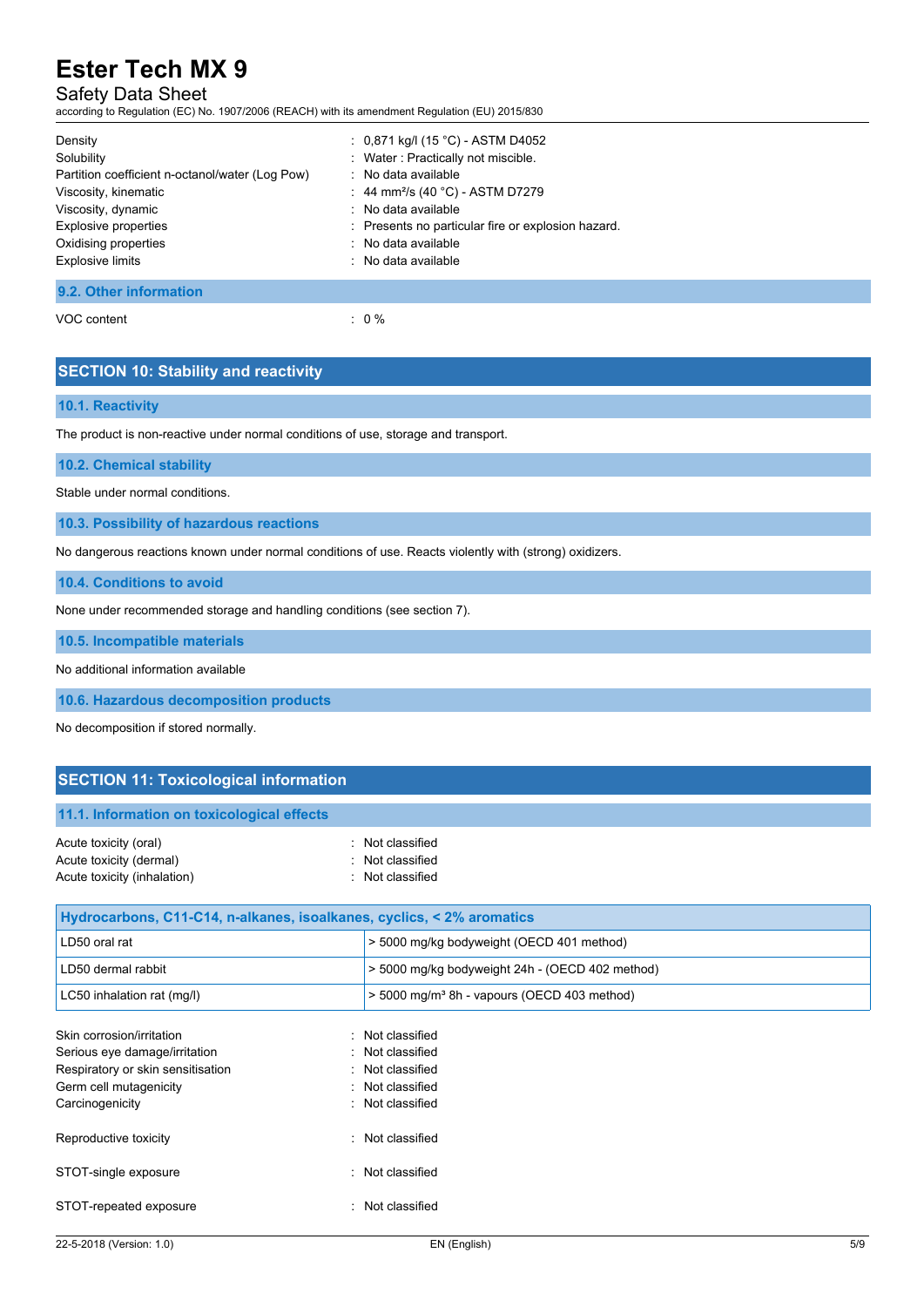# Safety Data Sheet

according to Regulation (EC) No. 1907/2006 (REACH) with its amendment Regulation (EU) 2015/830

| Aspiration hazard<br>٠                                                | Not classified                                                                                                             |
|-----------------------------------------------------------------------|----------------------------------------------------------------------------------------------------------------------------|
| <b>Ester Tech MX 9</b>                                                |                                                                                                                            |
| Viscosity, kinematic                                                  | 44 mm <sup>2</sup> /s (40 °C) - ASTM D7279                                                                                 |
|                                                                       |                                                                                                                            |
| <b>SECTION 12: Ecological information</b>                             |                                                                                                                            |
| 12.1. Toxicity                                                        |                                                                                                                            |
| Ecology - general                                                     | : The product is not considered harmful to aquatic organisms nor to cause long-term adverse<br>effects in the environment. |
| Hazardous to the aquatic environment, short-term<br>(acute)           | Not classified                                                                                                             |
| Hazardous to the aquatic environment, long-term                       | : Not classified                                                                                                           |
| (chronic)                                                             |                                                                                                                            |
| Hydrocarbons, C11-C14, n-alkanes, isoalkanes, cyclics, < 2% aromatics |                                                                                                                            |
| LC50 fish                                                             | > 1000 mg/l (OECD 203 method)                                                                                              |
| EC50 Daphnia                                                          | > 1000 mg/l (OECD 202 method)                                                                                              |
| EC50 72h algae (1)                                                    | > 1000 mg/l (OECD 201 method)                                                                                              |
| NOEC chronic crustacea                                                | 1,22 g/l (21d)                                                                                                             |
| NOEC chronic algae                                                    | 1000 mg/l (OECD 201 method)                                                                                                |
| 12.2. Persistence and degradability                                   |                                                                                                                            |
| Hydrocarbons, C11-C14, n-alkanes, isoalkanes, cyclics, < 2% aromatics |                                                                                                                            |
| Biodegradation                                                        | 69 % (28d) (OECD 301F method)                                                                                              |
| 12.3. Bioaccumulative potential                                       |                                                                                                                            |
| No additional information available                                   |                                                                                                                            |
| 12.4. Mobility in soil                                                |                                                                                                                            |
| No additional information available                                   |                                                                                                                            |
| 12.5. Results of PBT and vPvB assessment                              |                                                                                                                            |
| No additional information available                                   |                                                                                                                            |
| 12.6. Other adverse effects                                           |                                                                                                                            |
| No additional information available                                   |                                                                                                                            |
| <b>SECTION 13: Disposal considerations</b>                            |                                                                                                                            |
| 13.1. Waste treatment methods                                         |                                                                                                                            |

Waste treatment methods : Do not allow into drains or water courses. Dispose of contents/container in accordance with licensed collector's sorting instructions. Product/Packaging disposal recommendations : Dispose in a safe manner in accordance with local/national regulations.

European List of Waste (LoW) code : 13 02 05\* - mineral-based non-chlorinated engine, gear and lubricating oils

# **SECTION 14: Transport information**

In accordance with ADR / RID / IMDG / IATA / ADN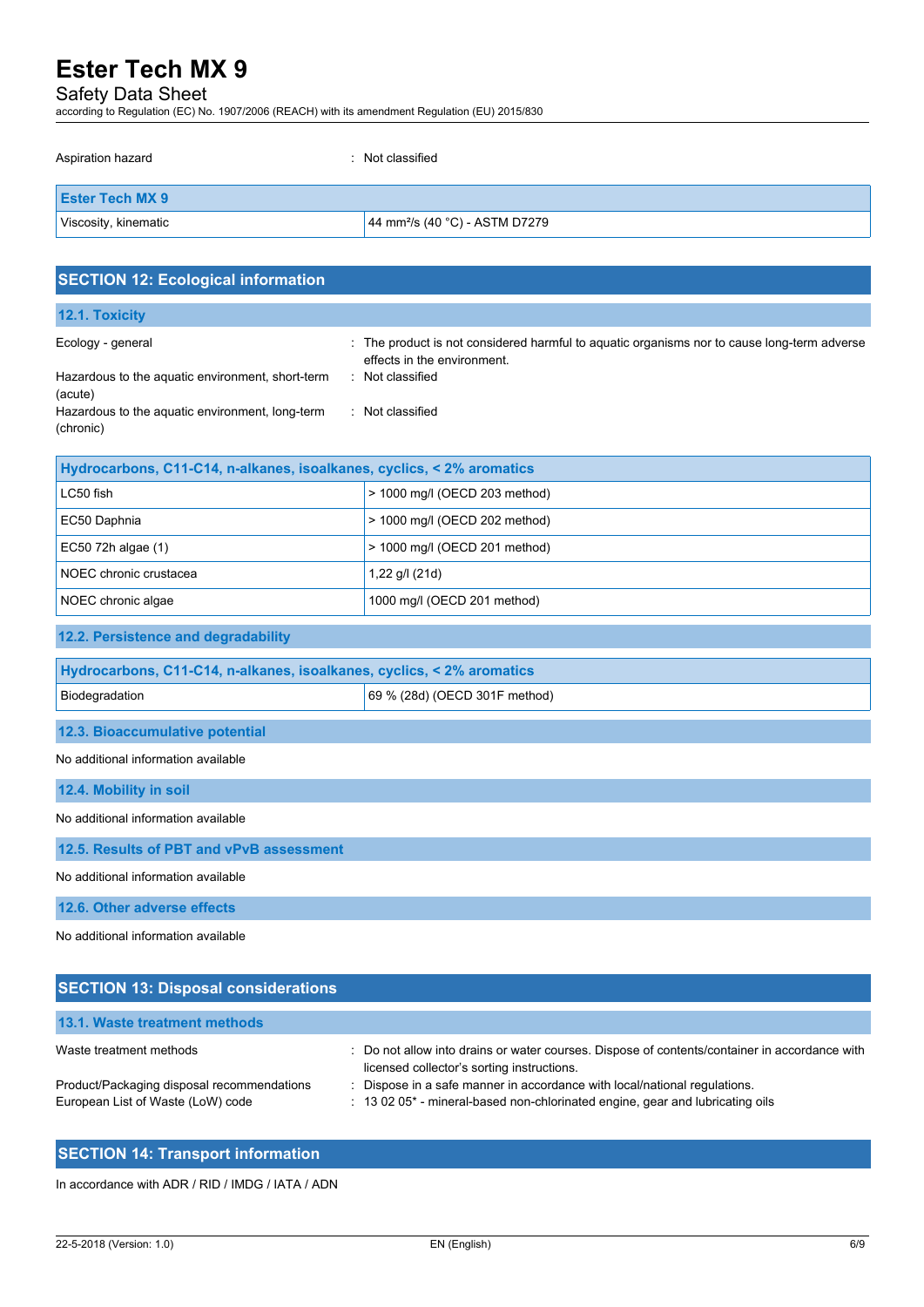# Safety Data Sheet

according to Regulation (EC) No. 1907/2006 (REACH) with its amendment Regulation (EU) 2015/830

| <b>ADR</b>                             | <b>IMDG</b>    | <b>IATA</b>    | <b>ADN</b>     | <b>RID</b>     |
|----------------------------------------|----------------|----------------|----------------|----------------|
| 14.1. UN number                        |                |                |                |                |
| Not applicable                         | Not applicable | Not applicable | Not applicable | Not applicable |
| 14.2. UN proper shipping name          |                |                |                |                |
| Not applicable                         | Not applicable | Not applicable | Not applicable | Not applicable |
| 14.3. Transport hazard class(es)       |                |                |                |                |
| Not applicable                         | Not applicable | Not applicable | Not applicable | Not applicable |
| 14.4. Packing group                    |                |                |                |                |
| Not applicable                         | Not applicable | Not applicable | Not applicable | Not applicable |
| 14.5. Environmental hazards            |                |                |                |                |
| Not applicable                         | Not applicable | Not applicable | Not applicable | Not applicable |
| No supplementary information available |                |                |                |                |

#### **14.6. Special precautions for user**

**Overland transport** Not applicable **Transport by sea** Not applicable **Air transport** Not applicable **Inland waterway transport** Not applicable **Rail transport** Not applicable

**14.7. Transport in bulk according to Annex II of Marpol and the IBC Code**

Not applicable

### **SECTION 15: Regulatory information**

**15.1. Safety, health and environmental regulations/legislation specific for the substance or mixture**

#### **15.1.1. EU-Regulations**

Contains no REACH substances with Annex XVII restrictions

Contains no substance on the REACH candidate list

Contains no REACH Annex XIV substances

Contains no substance subject to Regulation (EU) No 649/2012 of the European Parliament and of the Council of 4 July 2012 concerning the export and import of hazardous chemicals.

Contains no substance subject to Regulation (EU) No 2019/1021 of the European Parliament and of the Council of 20 June 2019 on persistent organic pollutants

VOC content : 0 %

#### **15.1.2. National regulations**

No additional information available

**15.2. Chemical safety assessment**

No chemical safety assessment has been carried out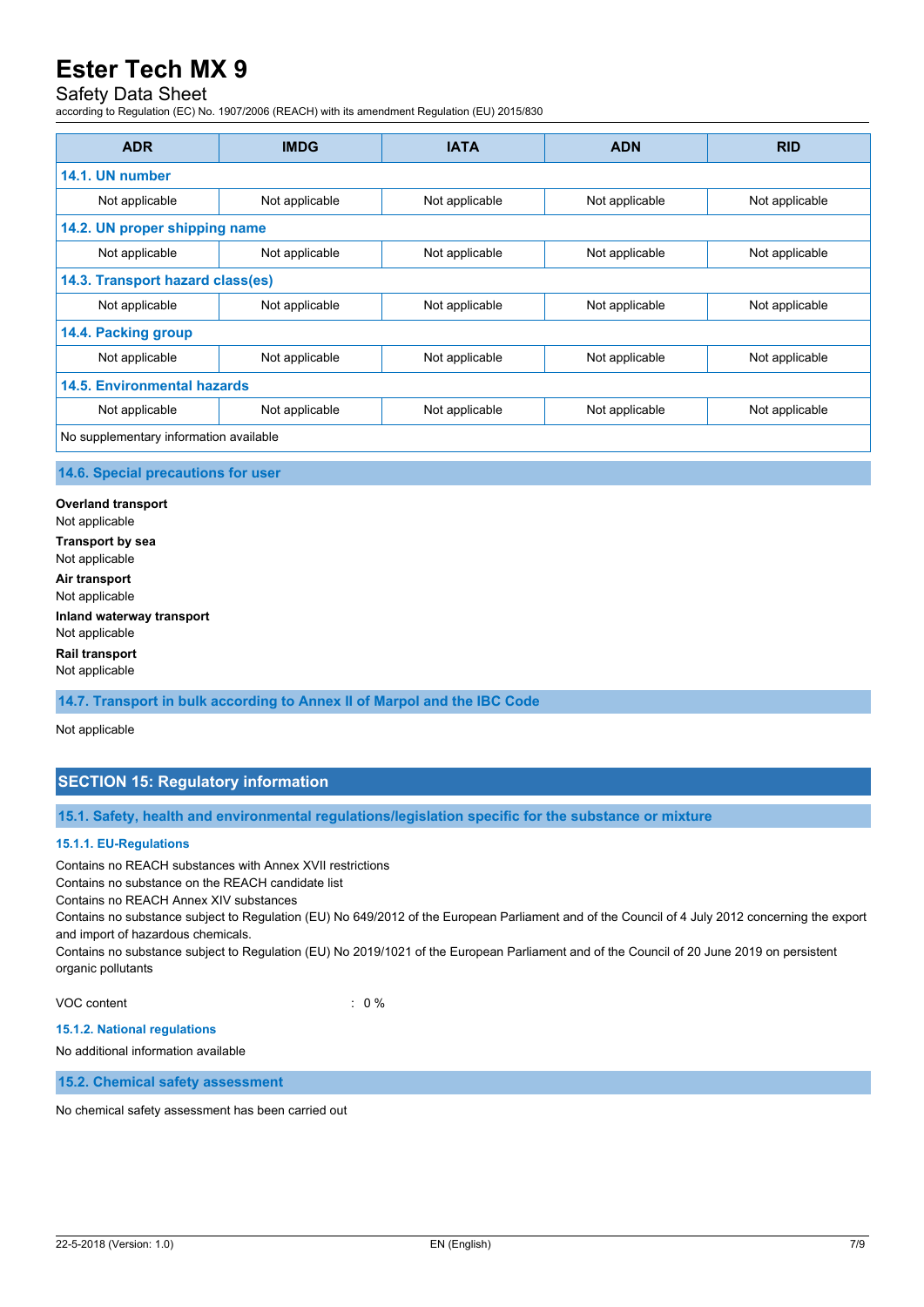# Safety Data Sheet

according to Regulation (EC) No. 1907/2006 (REACH) with its amendment Regulation (EU) 2015/830

### **SECTION 16: Other information**

| <b>Abbreviations and acronyms:</b> |                                                                                                   |
|------------------------------------|---------------------------------------------------------------------------------------------------|
| <b>ADN</b>                         | European Agreement concerning the International Carriage of Dangerous Goods by Inland Waterways   |
| <b>ADR</b>                         | European Agreement concerning the International Carriage of Dangerous Goods by Road               |
| <b>ATE</b>                         | <b>Acute Toxicity Estimate</b>                                                                    |
| <b>BCF</b>                         | <b>Bioconcentration factor</b>                                                                    |
| <b>CLP</b>                         | Classification Labelling Packaging Regulation; Regulation (EC) No 1272/2008                       |
| <b>DMEL</b>                        | Derived Minimal Effect level                                                                      |
| <b>DNEL</b>                        | Derived-No Effect Level                                                                           |
| <b>EC50</b>                        | Median effective concentration                                                                    |
| <b>IARC</b>                        | International Agency for Research on Cancer                                                       |
| <b>IATA</b>                        | International Air Transport Association                                                           |
| <b>IMDG</b>                        | International Maritime Dangerous Goods                                                            |
| <b>LC50</b>                        | Median lethal concentration                                                                       |
| LD50                               | Median lethal dose                                                                                |
| <b>LOAEL</b>                       | Lowest Observed Adverse Effect Level                                                              |
| <b>NOAEC</b>                       | No-Observed Adverse Effect Concentration                                                          |
| <b>NOAEL</b>                       | No-Observed Adverse Effect Level                                                                  |
| <b>NOEC</b>                        | No-Observed Effect Concentration                                                                  |
| <b>OECD</b>                        | Organisation for Economic Co-operation and Development                                            |
| PBT                                | Persistent Bioaccumulative Toxic                                                                  |
| PNEC                               | <b>Predicted No-Effect Concentration</b>                                                          |
| <b>REACH</b>                       | Registration, Evaluation, Authorisation and Restriction of Chemicals Regulation (EC) No 1907/2006 |
| <b>RID</b>                         | Regulations concerning the International Carriage of Dangerous Goods by Rail                      |
| vPvB                               | Very Persistent and Very Bioaccumulative                                                          |

| Full text of H- and EUH-statements: |                                                                   |
|-------------------------------------|-------------------------------------------------------------------|
| Aquatic Chronic 4                   | Hazardous to the aquatic environment — Chronic Hazard, Category 4 |
| Asp. Tox. 1                         | Aspiration hazard, Category 1                                     |
| EUH066                              |                                                                   |
| Eye Irrit. 2                        | Serious eye damage/eye irritation, Category 2                     |
| Skin Irrit. 2                       | Skin corrosion/irritation, Category 2                             |
| Skin Sens. 1                        | Skin sensitisation, Category 1                                    |
| H304                                | May be fatal if swallowed and enters airways.                     |
| H315                                | Causes skin irritation.                                           |
| H317                                | May cause an allergic skin reaction.                              |
| H319                                | Causes serious eye irritation.                                    |
| H413                                | May cause long lasting harmful effects to aquatic life.           |
| <b>EUH066</b>                       | Repeated exposure may cause skin dryness or cracking.             |